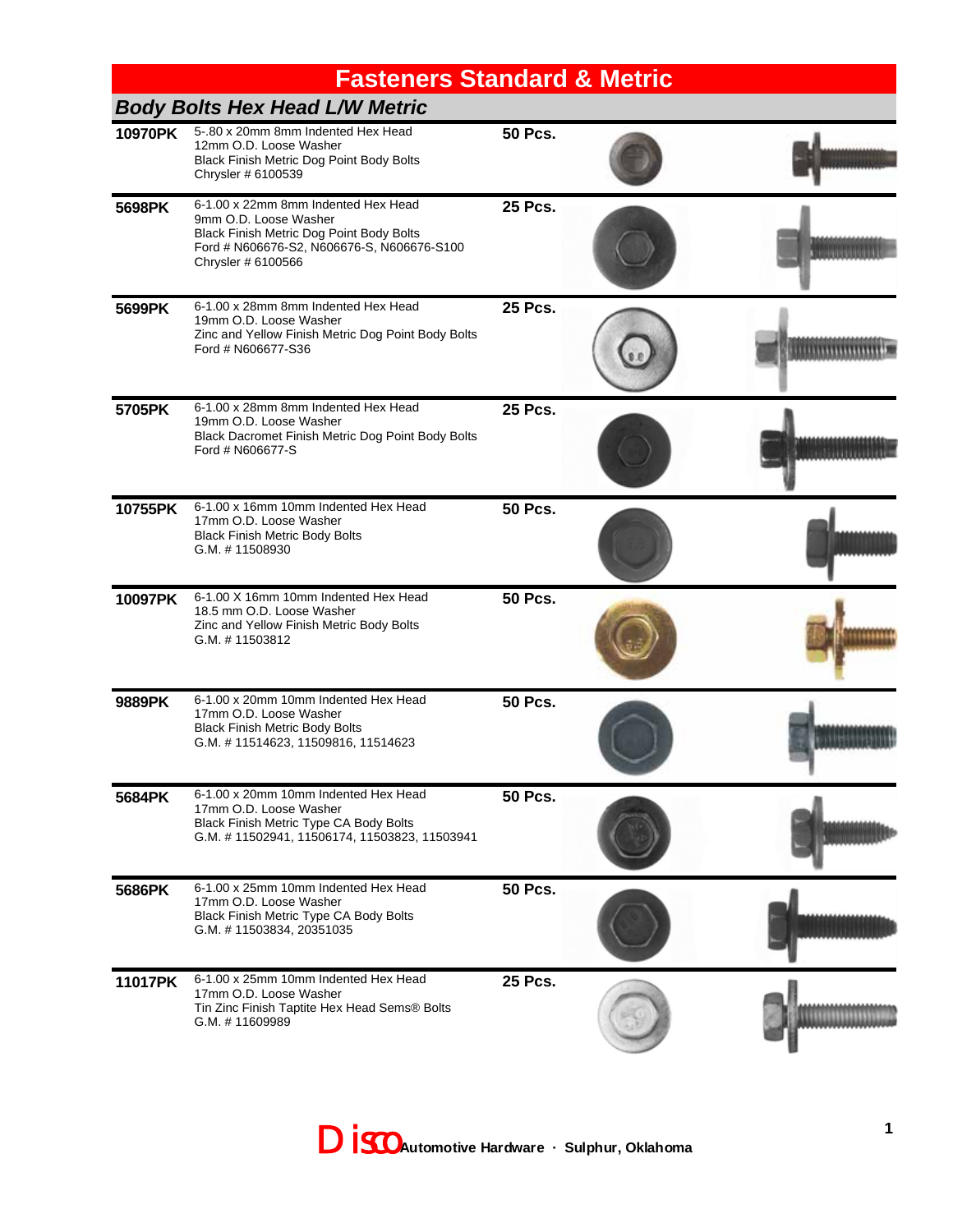|         | <b>Fasteners Standard &amp; Metric</b>                                                                                               |                |                    |
|---------|--------------------------------------------------------------------------------------------------------------------------------------|----------------|--------------------|
|         | <b>Body Bolts Hex Head L/W Metric</b>                                                                                                |                |                    |
| 5690PK  | 6-1.00 x 25mm 10mm Indented Hex Head<br>24mm O.D. Loose Washer<br>Black Phosphate Finish Metric Type CA Body Bolts<br>G.M. #11503982 | <b>50 Pcs.</b> |                    |
| 11170PK | 6-1.00 x 25mm 10mm Indented Hex Head<br>24mm O.D. Loose Washer<br>Zinc Organic Finish Metric Type CA Body Bolts<br>G.M. #11609681    | <b>15 Pcs.</b> |                    |
| 11134PK | 6-1.00 x 25mm 10mm Indented Hex Head<br>24mm O.D. Loose Washer<br>Black Polyseal Finish Metric Type CA Body Bolts<br>G.M. #11504493  | <b>25 Pcs.</b> |                    |
| 11135PK | 6-1.00 x 30mm 10mm Indented Hex Head<br>24mm O.D. Loose Washer<br>Black Finish Metric Type CA Body Bolts<br>G.M. #11503825           | <b>50 Pcs.</b> |                    |
| 5692PK  | 6-1.00 x 35 mm 10mm Indented Hex Head<br>17mm O.D. Loose Washer<br>Black Finish Metric Type CA Body Bolts<br>G.M. #11505044          | <b>50 Pcs.</b> |                    |
| 9147PK  | 8-1.25 x 25mm 13mm Indented Hex Head<br>24mm O.D. Loose Washer<br>Black Finish Metric Type CA Body Bolts<br>G.M. #11503619, 11501102 | <b>25 Pcs.</b> |                    |
| 5688PK  | 8-1.25 x 30mm 13mm Indented Hex Head<br>24mm O.D. Loose Washer<br>Black Finish Metric Type CA Body Bolts<br>G.M. #11501188, 11500754 | <b>25 Pcs.</b> | 161916161618181518 |
| 9064PK  | 10-1.50 x 40mm 15mm Indented Hex Head<br>28mm O.D. Loose Washer<br>Black Finish Metric Type CA Body Bolts<br>G.M. #11501193          | <b>25 Pcs.</b> |                    |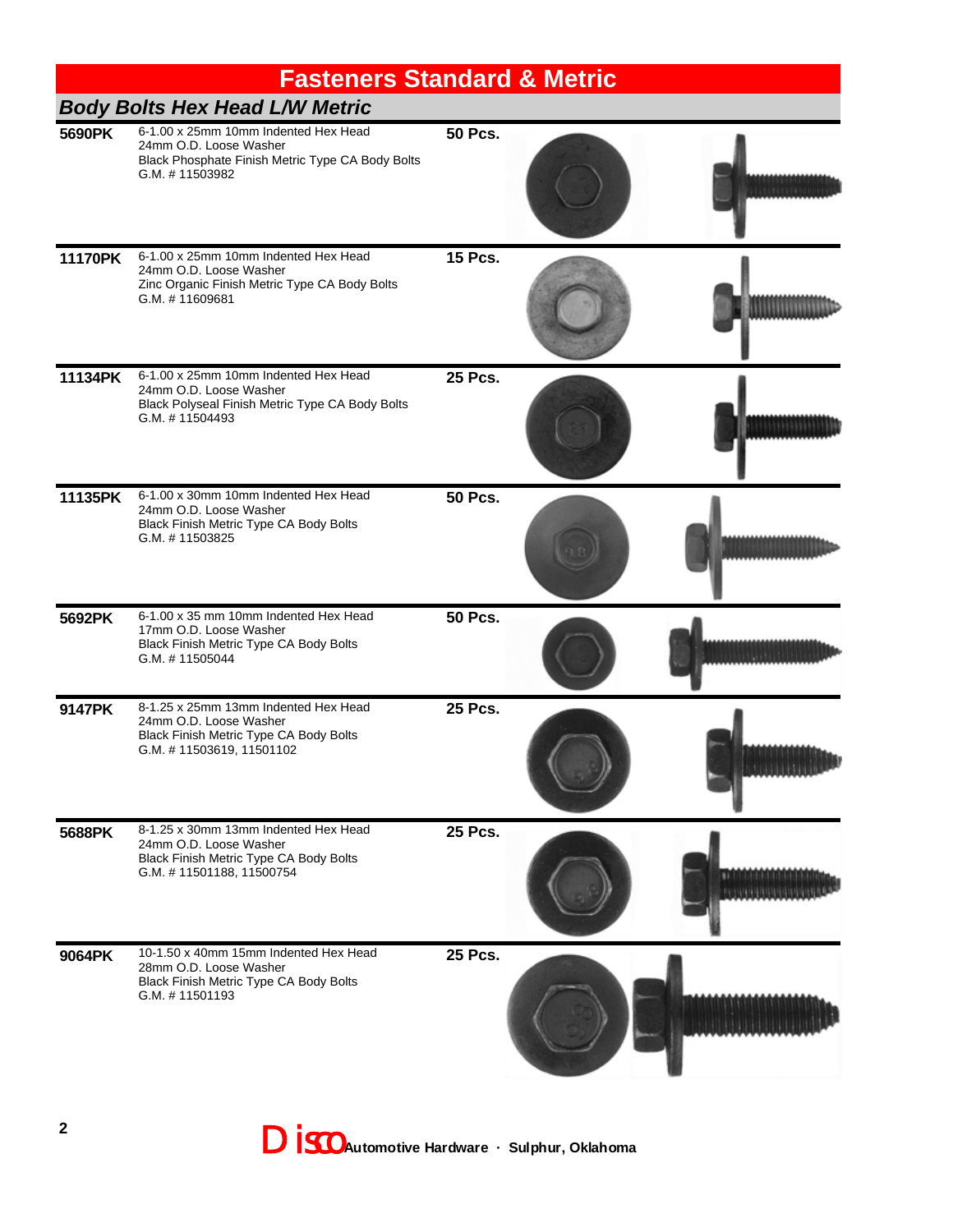|                                                           | <b>Fasteners Standard &amp; Metric</b>                                                                                                                 |                |  |  |  |  |
|-----------------------------------------------------------|--------------------------------------------------------------------------------------------------------------------------------------------------------|----------------|--|--|--|--|
|                                                           | <b>Body Bolts Hex Head L/W Standard</b>                                                                                                                |                |  |  |  |  |
| <b>204PK</b>                                              | 1/4-20 x 15/16" 7/16" Indented Hex Head<br>3/4" O.D. Loose Washer<br>Black Finish Dog Point Body Bolts<br>Ford # 57030-S2                              | <b>50 Pcs.</b> |  |  |  |  |
| 9417PK                                                    | 1/4 - 20 x 1" 7/16" Indented Hex Head<br>5/8" O.D. Loose Washer<br>Black Finish Dog Point Body Bolts<br>Chrysler # 6025329                             | <b>50 Pcs.</b> |  |  |  |  |
| <b>206PK</b>                                              | 5/16 - 18 x 1 3/16" 1/2" Indented Hex Head<br>7/8" O.D. Loose Washer<br>Black Finish Dog Point Body Bolts<br>Ford # 57041-S2                           | <b>25 Pcs.</b> |  |  |  |  |
| 9890PK                                                    | 5/16 - 18 x 1" 1/2" Indented Hex Head<br>7/8" O.D. Loose Washer<br><b>Black Finish Body Bolts</b>                                                      | 100 Pcs.       |  |  |  |  |
| 9249PK                                                    | 5/16-18 x 1" 1/2" Indented Hex Head<br>7/8" O.D. Loose Washer<br>Black Finish Type CA Body Bolts<br>G.M.                                               | <b>25 Pcs.</b> |  |  |  |  |
| 1000PK                                                    | 3/8 - 16 x 1" 9/16" Indented Hex Head<br>1" O.D. Loose Washer<br>Black Finish Type CA Body Bolts<br>G.M. #3986997                                      | <b>25 Pcs.</b> |  |  |  |  |
| 1001PK                                                    | 3/8-16 x 1 1/2" 9/16" Indented Hex Head<br>1 1/8" O.D. Loose Washer<br><b>Black Finish Type CA Body Bolts</b><br>G.M. #407217, 1564180                 | <b>25 Pcs.</b> |  |  |  |  |
| <b>Body Bolts Indented Hex Head Metric</b>                |                                                                                                                                                        |                |  |  |  |  |
| 5682PK                                                    | 6-1.00 x 20mm 10mm Indented Hex Head<br>13mm O.D. Flange Size<br>Black Organic Finish Metric Type CA Flange Bolts<br>G.M. #11503800 Chrysler #34201287 | <b>50 Pcs.</b> |  |  |  |  |
| 1013PK                                                    | 8-1.25 x 25mm 13mm Indented Hex Head<br>16mm O.D. Flange Size<br>Black Finish Metric Type CA Body Bolts<br>G.M. #11500970                              | <b>25 Pcs.</b> |  |  |  |  |
| 3<br><b>DISCO</b> Automotive Hardware · Sulphur, Oklahoma |                                                                                                                                                        |                |  |  |  |  |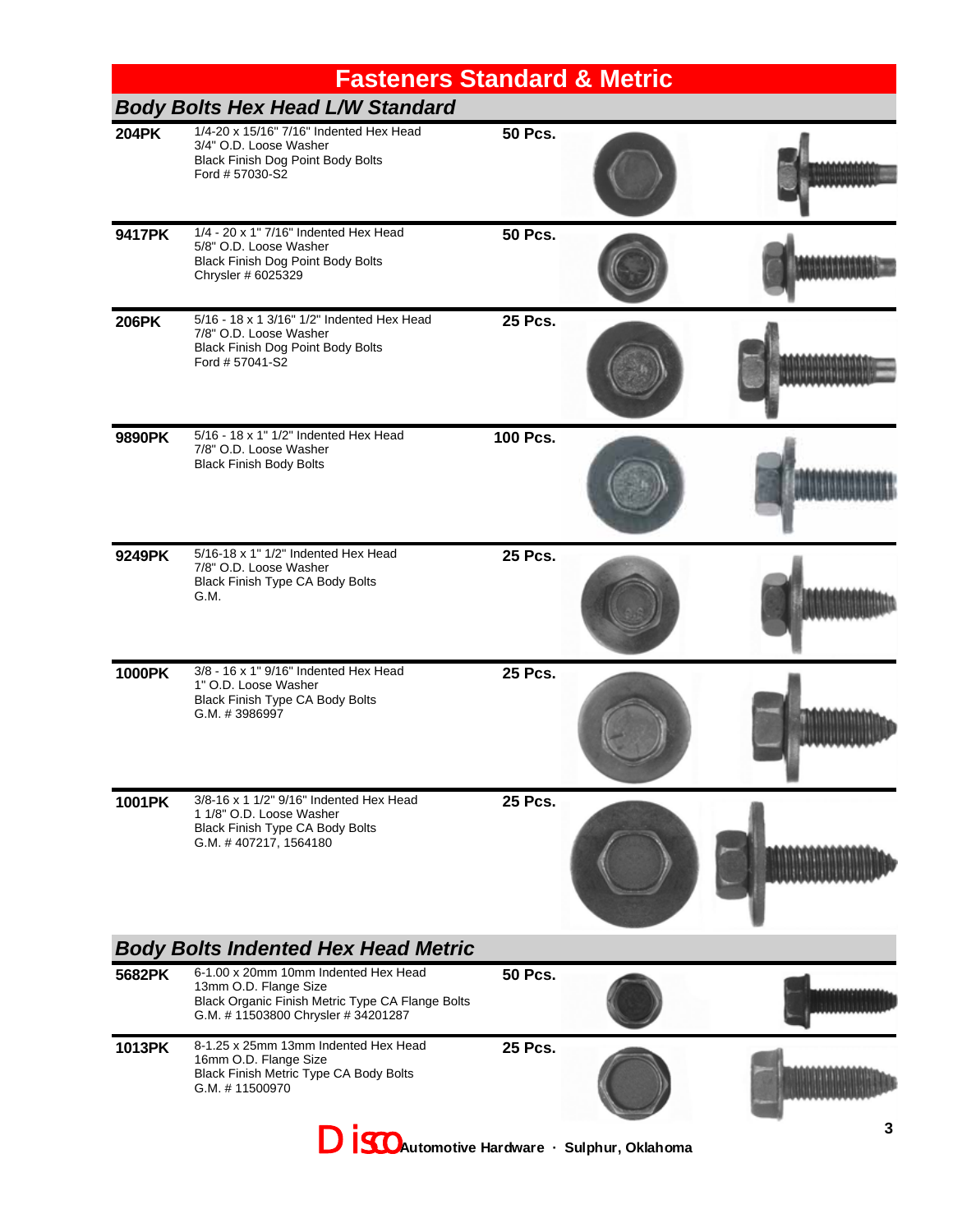|              | <b>Fasteners Standard &amp; Metric</b>                                                                                                                |                 |  |                          |  |  |
|--------------|-------------------------------------------------------------------------------------------------------------------------------------------------------|-----------------|--|--------------------------|--|--|
|              | <b>Body Bolts Indented Hex Head Metric</b>                                                                                                            |                 |  |                          |  |  |
| 5695PK       | 8-1.25 x 30mm 13mm Indented Hex Head<br>17mm O.D. Flange Size<br>Zinc Organic Finish Metric Type CA Body Bolts                                        | <b>25 Pcs.</b>  |  |                          |  |  |
| 5697PK       | 8-1.25 x 30mm 17mm O.D. Flange Size<br>13mm Indented Hex Head<br>Black Organic Finish Metric Type CA Body Bolts<br>G.M. #11500971, 11504492, 11515619 | <b>25 Pcs.</b>  |  | <b>SPEED EXPERIENCES</b> |  |  |
|              | <b>Body Bolts Indented Hex Head Standard</b>                                                                                                          |                 |  |                          |  |  |
| <b>210PK</b> | 5/16-18 x 13/16" 1/2" Indented Hex Head<br>21/32" O.D. Flange<br>Black Finish Type CA Body Bolts<br>G.M. #3960314                                     | <b>50 Pcs.</b>  |  |                          |  |  |
| 9867PK       | 5/16-18 x 3/4" 1/2" Indented Hex Head<br>13/16"O.D. Flange<br>Black Finish Dog Point Spin Lock Bolts                                                  | <b>100 Pcs.</b> |  |                          |  |  |
| 9868PK       | 5/16-18 x 1" 1/2" Indented Hex Head<br>13/16" O.D. Flange Size<br>Black Finish Dog Point Spin Lock Bolts<br>G.M.                                      | <b>50 Pcs.</b>  |  |                          |  |  |
|              | <b>Body Bolts Torx® Pan Head Metric</b>                                                                                                               |                 |  |                          |  |  |
| 11154PK      | 6-1.00 x 25mm Metric Torx®<br>17mm Loose Washer<br>Black Finish Dog Point Body Bolts<br>G.M. #11588544                                                | <b>15 Pcs.</b>  |  |                          |  |  |
|              | <b>Bumper Bolts</b>                                                                                                                                   |                 |  |                          |  |  |
| <b>240PK</b> | 5/16 - 18 x 1" 3/4" Head Diameter<br>Round Style Head<br>Stainless Steel Capped Bumper Bolts                                                          | 25 Pcs.         |  |                          |  |  |
| 855PK        | 3/8 - 16 x 1" 7/8" Head Diameter<br>Pan Style Head<br>Stainless Steel Capped Bumper Bolts<br>Chrysler # 6026723 G.M. # 9433489                        | 25 Pcs.         |  |                          |  |  |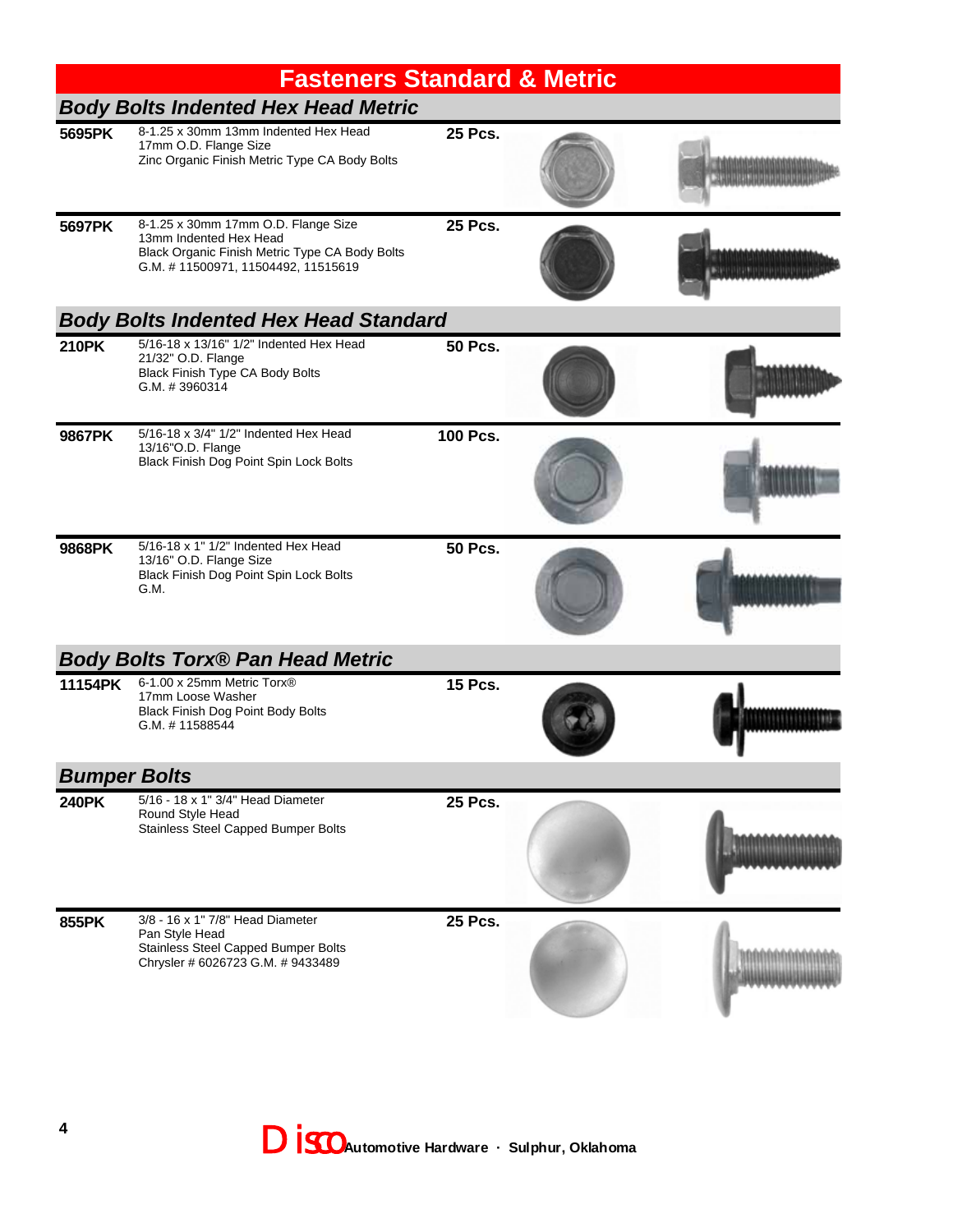|                     | <b>Fasteners Standard &amp; Metric</b>                                                                                      |                |  |  |  |
|---------------------|-----------------------------------------------------------------------------------------------------------------------------|----------------|--|--|--|
| <b>Bumper Bolts</b> |                                                                                                                             |                |  |  |  |
| 9314PK              | 3/8 - 16 x 1 1/4" 7/8" Head Diameter<br>Round Style Head<br>Stainless Steel Capped Bumper Bolts                             | <b>25 Pcs.</b> |  |  |  |
| <b>233PK</b>        | 7/16 - 14 x 1 1/2" 29/32" Head Diameter<br>Round Style Head<br>Stainless Steel Capped Bumper Bolts                          | <b>10 Pcs.</b> |  |  |  |
| <b>231PK</b>        | 1/2 - 13 x 1 1/2" 1 3/32" Head Diameter<br>Round Style Head<br>Stainless Steel Capped Bumper Bolts                          | 25 Pcs.        |  |  |  |
| 9275PK              | 8-1.25 x 25mm 19mm Head Diameter<br>Pan Style Head<br>Stainless Steel Capped Bumper Bolts<br>G.M. #14003784 Ford #N800744-S | <b>25 Pcs.</b> |  |  |  |
| 12018PK             | 6-1.00mm Thread<br>19.5mm Stud Length<br>Mechanical Tin-Zinc Finish Stud Clip Assembly<br>Chrysler # 6502780                | 5 Pcs.         |  |  |  |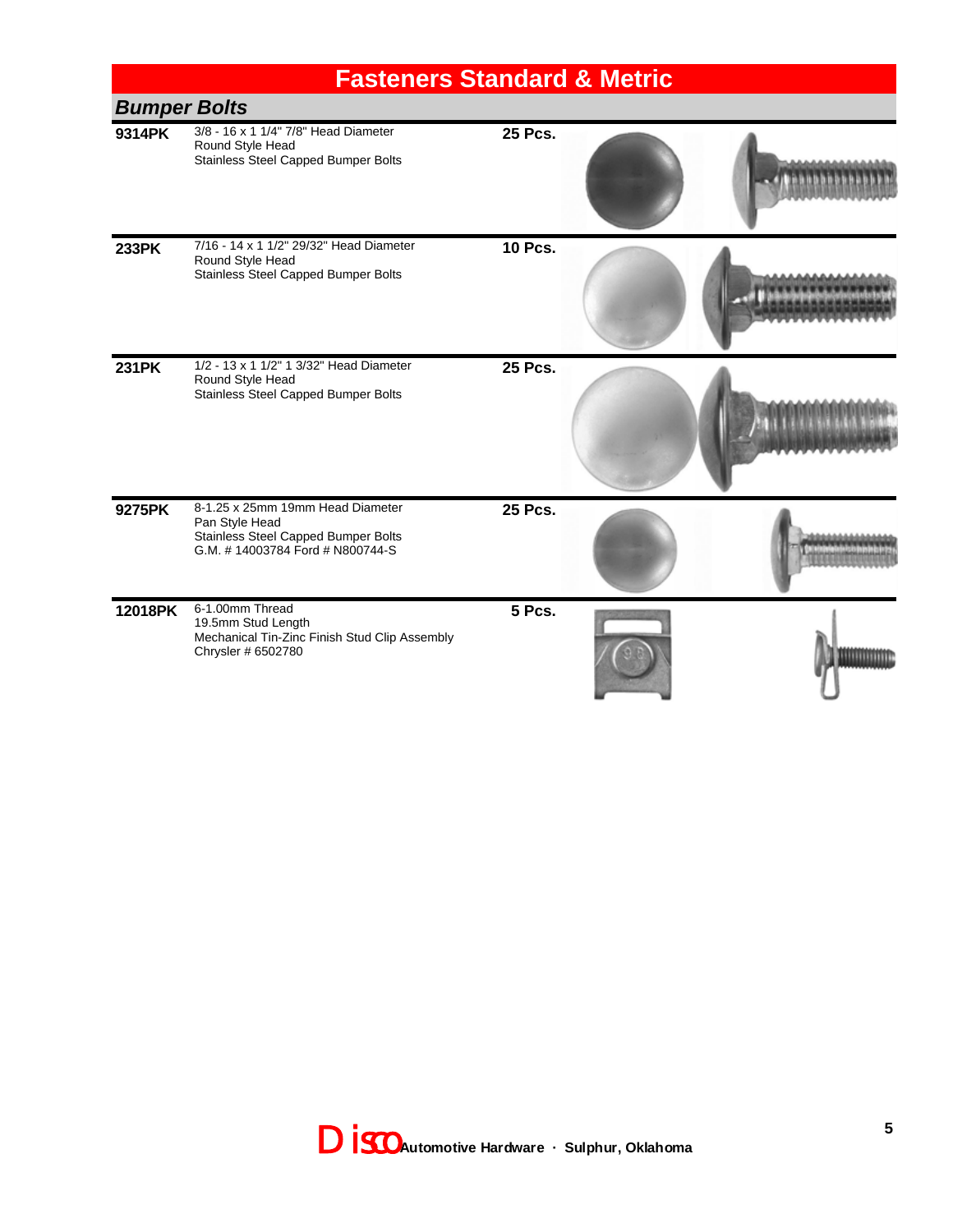## **Fasteners Standard & Metric**

#### *Frame Bolt Kits*



| 9970  | 1/2-13 x 2" 2 sets Grade 9 Bolts, Nuts & Flat washers Replacement Kits For Body & Frame<br>Machine                         | 1 Kit    |
|-------|----------------------------------------------------------------------------------------------------------------------------|----------|
| 9971  | 1/2-13 x 3" Grade 9 Contains 2 sets Replaces the Bolts, Nuts & Flat washers On a Body &<br>Frame Machine Fastener Kit      | 1 Kit    |
| 1539  | 5/8-11 X 3" Grade 9 Contains 2 sets Replaces the Bolts, Nuts & Flat washers On a Body &<br>Frame Machine Fastener Kit      | 1 Kit    |
| 1540  | 5/8-11 X 3 1/2" Grade 9 Contains 2 sets Replaces the Bolts, Nuts & Flat washers On a Body<br>& Frame Machine Fastener Kit  | 1 Kit    |
| 1541  | 5/8-11 X 4" Grade 9 Contains 2 sets Replaces the Bolts, Nuts & Flat washers On a Body &<br>Frame Machine Fastener Kit      | 1 Kit    |
| 1542  | 5/8-11 X 4 1/2" Grade 9 Contains 2 sets Replaces the Bolts, Nuts & Flat washers On a Body<br>& Frame Machine Fastener Kit  | 1 Kit    |
| 10380 | 1/2-13 x 2 1/2" Grade 9 Contains 16 sets Replaces the Bolts, Nuts & Flat washers On a<br>Body & Frame Machine Fastener Kit | 1 Kit    |
| 10381 | 5/8-11 X 3 1/2" Grade 9 Contains 16 sets Replaces the Bolts, Nuts & Flat washers On a<br>Body & Frame Machine Fastener Kit | Kit<br>1 |